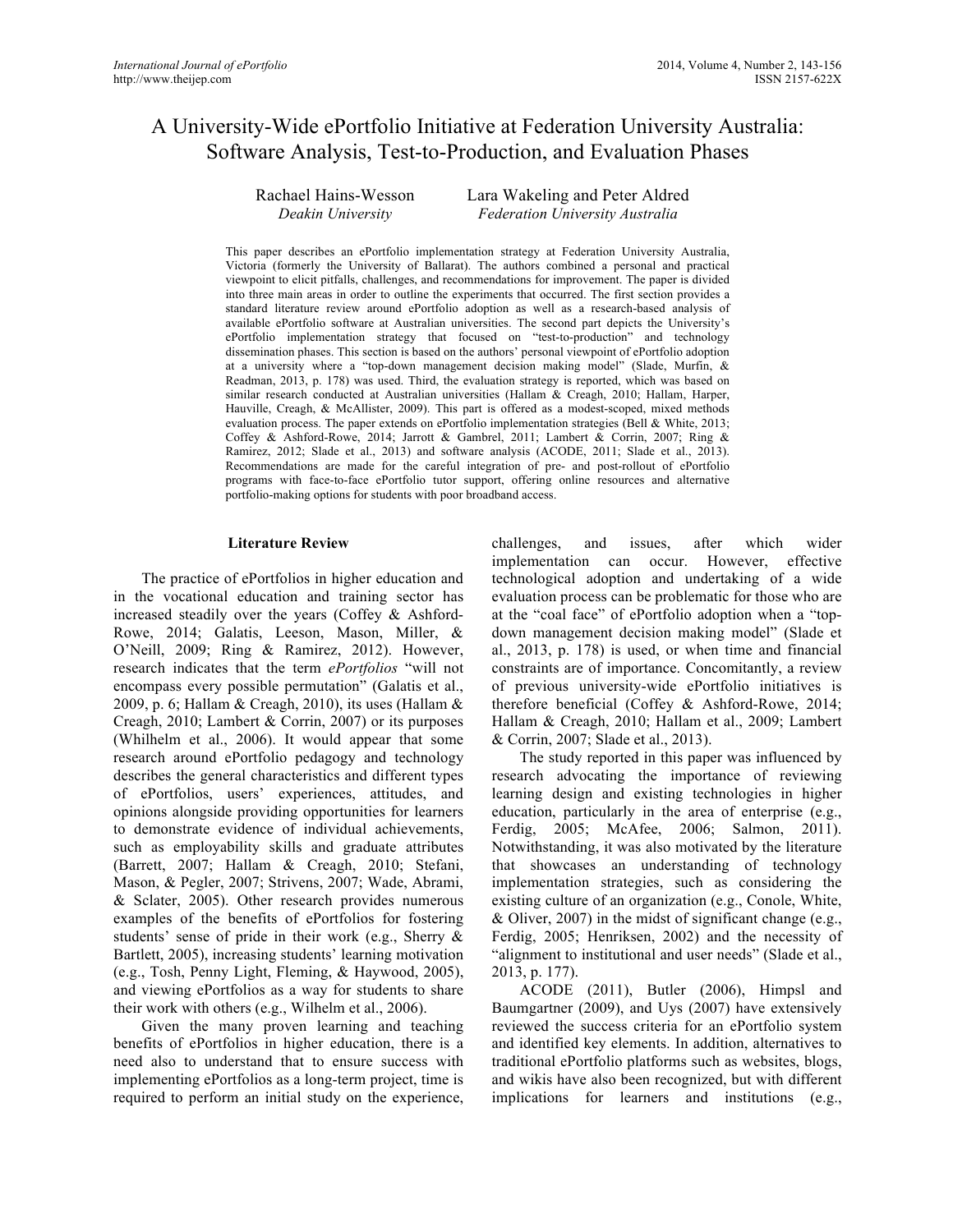Electronic Portfolio Action and Communication Wiki Space, 2013). Moreover, based on the work conducted in the UK as part of the Joint Information Systems Committee (JISC, 2008) ePortfolio investigation, a series of five threshold concepts were suggested to ensure successful institutional adoption of ePortfolios. These were: the purpose, learning activities design, process, ownership, and disruptive nature of ePortfolios (JISC, 2008; Joyes, Gray, & Hartnell-Young, 2010). Furthermore, the success criteria for ePortfolio implementation relating to students (curricular) has been outlined by Butler (2006), the Australian ePortfolio Project (Hallam et al., 2009), and Joyes et al. (2010), who proposed that ePortfolio-making is more likely to occur with support from the university's highest level, such as learning and teaching committees, internet technology staff, and faculty leaders (Allan & Cleland, 2012). Alternatively, Slade et al. (2013) advocated a middle-out approach rather than a topdown approach to technology adoption. By contrast, within the Faculty of Education at the University of Tasmania, Australia, the creation of a community of practice for the learning management system was initially established, in which students could have all questions related to ePortfolios answered from both a technical and educational perspective (Allan & Cleland, 2012). The community of practice, along with a structured workshop series, scaffolding of activities, and the provision of templates were key to the successful implementation three years on.

The study noted in this paper focuses on the approach reported by Parker (2010), in which a lecture style was used for training, along with the option of seeking additional help, and was found to be inadequate. Instead, students viewed demonstration and training in a computer laboratory as more advantageous. This research project takes as its lead recent studies that advocate such notions and also identify key barriers to ePortfolio technological implementation (Butler, 2006; Owen, 2009). These are:

- The need for and access to adequate hardware and software that is maintained;
- An awareness of the lack of technological skills amongst staff and students;
- Addressing technical problems and support for staff and students;
- Adequate storage space and server reliability;
- Demands on staff time:
- Efficient use of student time;
- Ownership and technological issues;
- Security and privacy of data;
- Appropriate features and control over them;
- Access and permission controls;

• On-going access for students upon completion of their course.

It would appear that the substantial literature and reports on ePortfolio practice and pedagogy illustrate a breath of implementation overview, practice, users' experience, and users' advice (e.g., Chau & Cheng, 2010; Dinmore, Kherwald, & Bradford, 2011; Halstead & Wheeler, 2009; McNeill & Cram, 2011; Taylor, Dunbar-Hall, & Rowley, 2012; Whilhelm et al., 2006). However, there is still immense scope for further research into specific implementation methods that expand on the literature. More specifically, in Australia there is limited research available on the practice of implementing ePortfolios at a university-wide level where a "top-down management decision making model is used" (Slade et al., 2013, p. 178; e.g., Coffey & Ashford-Rowe, 2014; Hallam & Creagh, 2010; Hallam et al., 2009; Lambert & Corrin, 2007). Therefore, this study addresses the critical issue of selecting an institution-wide ePortfolio system based on the following: (1) a top-down management decision making model; (2) significant time and financial constraints; (3) limited technological support; and (4) the requirement to implement a centralized ePortfolio system for learners.

Federation University Australia is a rural, dualsector university and the third oldest site of higher learning in Australia, with approximately 23,500 domestic and international students enrolled each year. Many of these students are the first in their family to attend university. The institution offers secondary schooling, vocational education and training, higher education, and post-graduate studies. Thus, the ePortfolio software must be appropriate for a wide range of disciplines, educational contexts, accreditation needs, and have the ability to showcase a wide range of artifacts and evidence of learning, as the software will be used by students from both the vocational education and training and higher education sectors. With this in mind, it is important to consider that rural universities do not tend to have the resources (and/or finances) readily available for such undertakings compared to the larger capital city-based institutions. Therefore, in this study, the success or otherwise of ePortfolio implementation is dependent on the perspective of those involved. As Joyes et al. (2010) and Voigt (2009) noted, while technical support may be important to some, it will be pedagogical support that is more important to others. Finally, the study reported in this paper contributes to ePortfolio implementation strategies, innovative technologies in education, and inherent challenges (e.g., Bell & White, 2013; Burnett, 2001; Jarrott & Gambrel, 2011; Lambert & Corrin, 2007; Ring & Ramirez, 2012; Slade et al., 2013).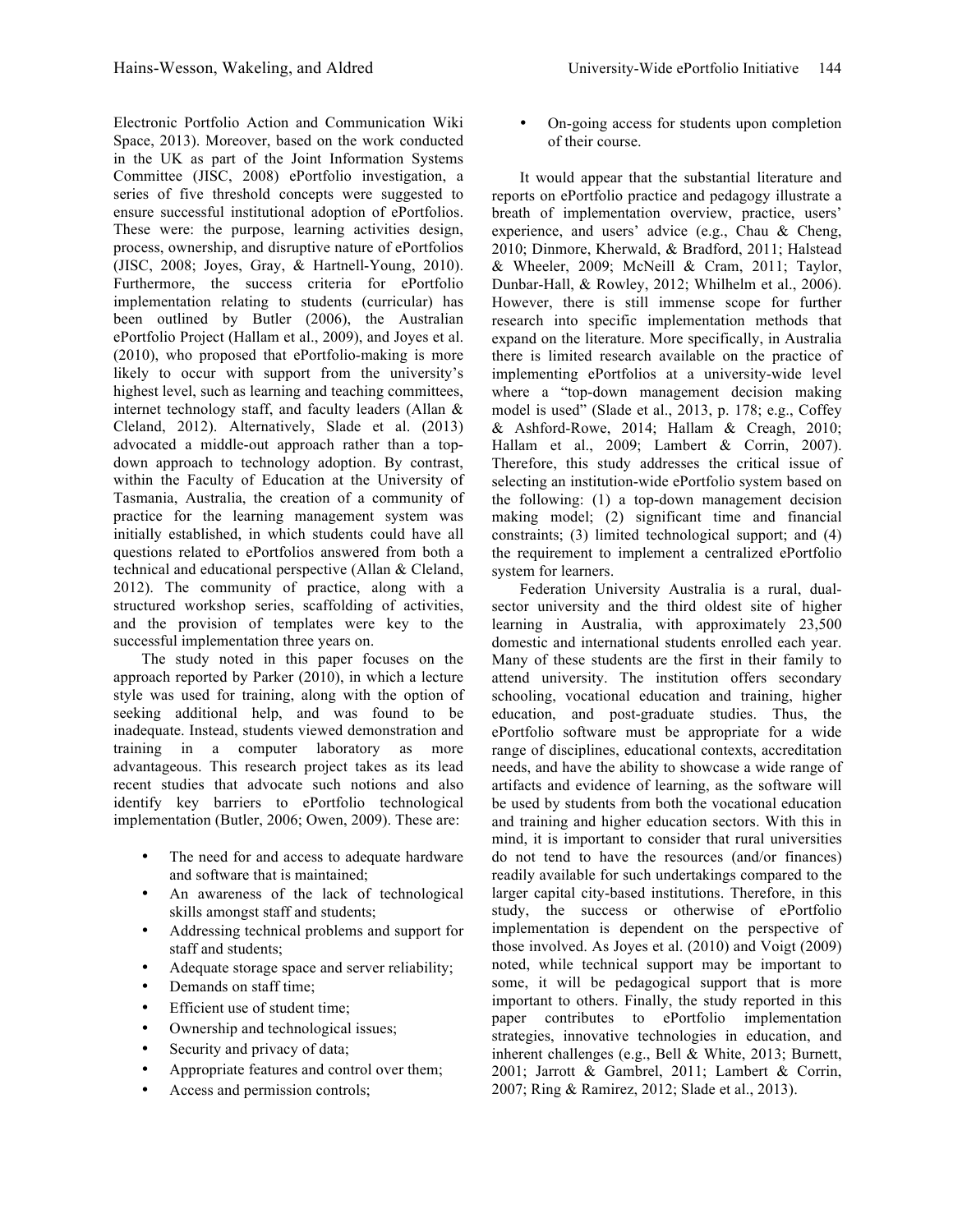# **Limitations**

One of the major limitations of this study is that the technological innovation adoption (test-toproduction) was made over a limited period of time. This was mainly due to staff turnover, particularly in the area of technical ePortfolio support as well as institutional time and financial constraints (due to external factors). A more stringent test of adoption of an innovation, or success of an implementation plan, would be needed to ascertain its continuation or persistence over a longer period, such as several years. The results presented here do not show data collected over a longer period of time. However, because of the importance of exploring innovation adoptions over an extended period of time, a further mixed methods research ePortfolio project is currently being completed at the university. This, in turn, will assist in furthering conversations, evaluation outcomes, and recommendations, as well as the promotion of ePortfolio adoption at the university.

# **Implementation**

In the following sections, the method and results of the implementation phases of the ePortfolio adoption are outlined, noting the various successes and challenges. This is achieved by describing the information under three main headings: (1) ePortfolio software at Australian universities, where information about the choice of software is presented; (2) implementation strategy; and (3) a modest-scoped evaluation process, which was based on similar research conducted at Australian universities (e.g., Hallam & Creagh, 2010; Hallam et al., 2009).

# **ePortfolio Software at Australian Universities**

Choosing the right ePortfolio platform is no easy matter. For instance, deciding on an appropriate university-wide ePortfolio platform can vary extensively from institution to institution (Conole et al., 2007; Goldsmith, 2007; Slade et al., 2013). For Federation University Australia, implementing a university-wide tool proved challenging, with the following points of particular concern:

- How will ePortfolios be used?
- Who will use ePortfolios?
- How to avoid smothering innovation and creativity (Slade et al., 2013);
- Who is the intended audience?
- How to ensure that the software meets the needs of all users;

• Ascertaining the costs and availability of hardware and software resources (ACODE, 2011; Butler, 2006; Himpsl & Baumgartner, 2009; Uys, 2007).

Conversely, Himpsl and Baumgartner (2009) stated that in 2008 there were over 60 ePortfolio providers to select from, which can make decisions even harder. For instance, Slade et al. (2013) highlighted the difficulties of deciding on an ePortfolio platform due to the extensive list of ePortfolio solutions that are now available, and "chos[ing] to only consider options for which there was either experience available with the university and more generally available in the higher education sector" (p. 180). Himpsl and Baumgartner's (2009) ePortfolio software categories and the Educational Technology Survey report (ACODE, 2011), which was conducted by Sarah Lambert, were important factors for the University of Southern Queensland's ePortfolio decision-making strategy (Slade et al., 2013). Similarly, the abundance of alternative choices to traditional ePortfolio platforms that are presented on the Electronic Portfolio Action and Communication Wiki Space (2013; e.g., Wordpress, Google Apps, and wikis) further creates various issues around ePortfolio decision-making.

For this research project, it was the ACODE (2011) and Himpsl and Baumgartner (2009) reports that were used, aiding conversations and recommendations regarding the University's senior management culture for decision making. The reports exhibited the group of leading ePortfolio software in the higher education area, namely Mahara and Pebblepad, which presently are the most frequently used (traditional) ePortfolio platforms in Australia's higher education sector. However, the reports did not emphasize each university's ePortfolio software in detail. Due to the ever-evolving technological ePortfolio landscape in Australia's higher education, the present authors conducted a World Wide Web internet search of 35 Australian universities' homepages to gain an "Australian-centric" ePortfolio users' perspective (see Appendix). The internet search review was deemed advantageous by the University's senior management so that technology adoption software that was currently being used in Australia could be analyzed, with the information gained being used for official decision-making. The review process was based on a similar collection method conducted by Hains-Wesson (2012), in which "Australia's and the United Kingdom's universities' homepages were located on the World Wide Web . . . in order to present a detailed account of online creative journals that operated as Work-Integrated Learning activities" (p. 267). The method was adapted to fit the research project's purpose. The review was completed by first utilizing the list of Australian universities presented on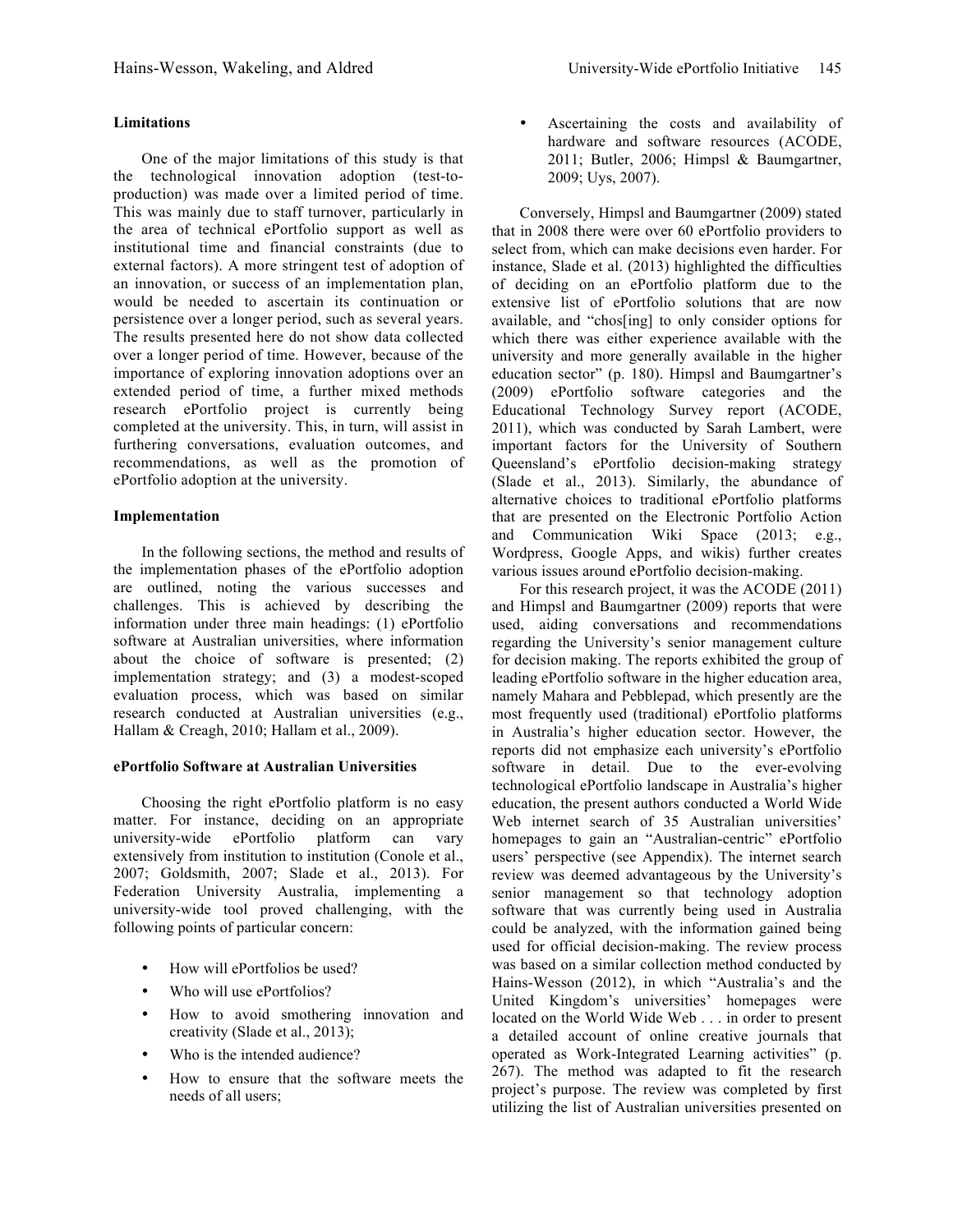the ACODE (2011) survey report and then manually completed an internet search of each university's homepage with the key search words "ePortfolios," "portfolios," and/or "education portfolios." The process enabled the researchers to locate current ePortfolio information. To account for any missing information, a member from the research team telephoned each university's Learning and Teaching Centre and/or sent an e-mail to the appropriate manager to request and obtain the data. The data presented in the Appendix corresponds to the ACODE (2011) survey results, but with the addition of specific ePortfolio platform details from each university. The authors extracted specific data relating to rural, dual sector universities from the information presented in the Appendix to help address the broader needs of students at Federation University Australia (see Table 1).

At the time, a close analysis of the literature around ePortfolio software analysis (ACODE, 2011; Himpsl & Baumgartner, 2009), alongside the data presented in Table 1, suggested an even spread of Mahara, Pebblepad, and other ePortfolio use at Australian universities. Using the data from the reports and the internet search review process, the information was presented to the University's senior management team, providing extra evidence. In addition, senior management requested the following additional criteria to be considered:

- The ability of the software to deliver a diverse range of institutional reporting needs, such as demonstrating competency and accreditation requirements and showcasing a variety of artifacts;
- The ability of the software to be integrated with the university's learning management system (Moodle);
- That the software should be open source and have an active community of practice;
- The ready availability of introductory online resources (e.g., information on how to set up an ePortfolio);
- The ability of the software to provide built-in tools such as content management and plug-ins for mobile use within the university's learning management system (Moodle);
- A history of other universities active use of the ePortfolio software in order to establish a community of inquiry across institutions, encouraging knowledge-sharing.

Moreover, when implementing new technology, the university's context, management culture and goals are key when making decisions. Evans and Benefield ePortfolio platform. First, it met the university's criteria. Second, it was an educational and functionally effective solution for Federation University Australia because of its open source software licence, ease of compatibility into the university's LMS (Moodle), and focus on being a personal learning environment that mixes with social networking and allows users to easily collect, reflect on, and share their achievements. However, the university's decision to purchase an open source ePortfolio software such as Mahara, with its active community of practice and history of other universities using the software, did not mean fewer challenges. These challenges are detailed in the following section in terms of the implementation strategy employed.

# **The Implementation Strategy**

As mentioned previously, the following implementation strategy was based on a top-down management decision model rather than a "middle agent feasibility study" (Slade et al., 2013, p. 178). It is also important to note that in early 2012, when senior management decided that a Mahara system was to be implemented as the university-wide ePortfolio system, a test phase was established and opened up to interested teachers and students to experiment with on an ad hoc basis. The majority of ePortfolio users in the test environment were from the disciplines of education and nursing. This outcome aligns with research around specific disciplines that are most likely to take-up ePortfolio adoption quickly (Bashook, Gelula, Joshi, & Sandlow, 2008; Maher & Gerbic, 2009) compared to others areas of study, such as engineering or mathematics (Carroll, Markauskaite, & Calvo, 2007). By late-2012, and after much deliberation with numerous university stakeholders, the university's Learning and Teaching Committee released a document titled "Learning and Teaching Plan 2012-2014" (University of Ballarat, 2012). In this document, the authors noted that ePortfolios were one of the key eLearning tools to benefit learning for reflective practice, assessment, and evidence learning (Slade et al., 2013). University of Ballarat (2012) also presented key performance indicators for the university-wide ePortfolio initiative, anticipating that students' active use of ePortfolios would increase by the end of 2015. In order to meet the University of Ballarat's (2012) objectives, meet the Federation University Australia's strategic learning and teaching outcomes, and to go effectively from test-to-production, it became essential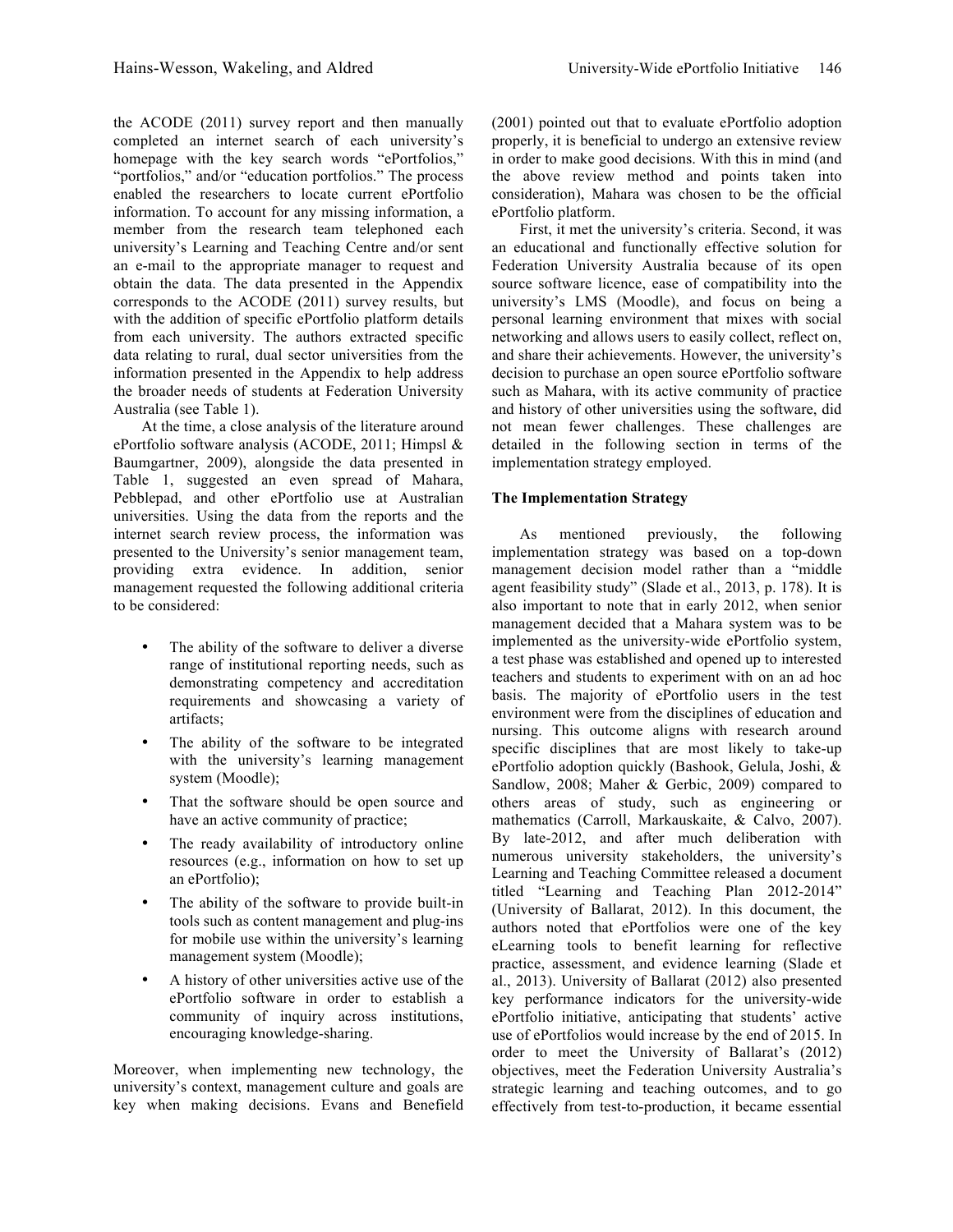| Name of institution                      | Mahara | Pebblepad | Other        |
|------------------------------------------|--------|-----------|--------------|
| Central Queensland University***         |        | Х         | Х            |
| Charles Darwin University**              | Х      | Х         | Web2.0       |
| Royal Melbourne Institute of Technology* | Х      |           | Х            |
| Southern Cross University***             | Х      |           | Х            |
| University of Sunshine Coast***          | X      |           | X            |
| The University of New England***         |        | Х         | Х            |
| Victoria University*                     | Х      | Х         | Desire2Learn |
| Total                                    |        |           |              |

| Table 1                                                                 |
|-------------------------------------------------------------------------|
| Summary of ePortfolio Software Platforms Supported in Australia's Rural |
| and Dual Higher Education Sector in 2014                                |

*Note.*  $\sqrt{ }$  = Used.  $X$  = Not used. \*\*Swinburne University of Technology are two of only five dual-sector institutions in Australia, of which \*\*Charles Darwin University is the only one outside Victoria. The others are \*Royal Melbourne Institute of Technology and \*Victoria University. \*\*\*There are five rural universities in Australia.

that a dedicated staff member be made responsible for the rollout. The requirement to support test-toproduction with pedagogical and internet technology support was enacted, and providing support structures for teachers and users was highly recommended. As a consequence, a working party was created to encourage innovation and individual staff members selected to introduce change and encourage peers to follow (Cummings, Phillips, Tilbrook, & Lowe, 2005). The working party included key ePortfolio stakeholders, such as those who had influenced the test phase, and staff members such as internet communications technology staff, administrators, academics, general staff, and one student representative with the knowledge that ePortfolios can "enhance teaching, learning and assessment practices" (Davis & Murrell, 1994, p. 2). The formation of the working party also aligned with the recommendations made by the Australian ePortfolio Project (Hallam et al., 2009), as well as the successful university-wide ePortfolio project that had occurred at the University of Wollongong, New South Wales, Australia (Lambert & Corrin, 2007). The members of the working party were also responsible for communicating recommendations to senior management, the test-to-production phase, a modest-scoped evaluation, and the following specific outcomes:

- Review, evaluate, and fix any errors associated with the Mahara test environment, ePortfolio software, and hosting system;
- Plan, develop, and implement an appropriate and effective production rollout framework (i.e., test-to-production);
- Organize the website branding of the open source software to coincide with the university's webpage design and policy;
- Develop best practice internet technology upgrades, solutions, and website hosting procedures post-test-to-production phase;
- Increase the membership of the working party to enable more expert advice on the effective use of ePortfolios and implementation across the rural dual-sector university;
- Create online resources that are user friendly and relevant;
- Communicate, plan, and implement ePortfolio workshops and seminars around internet technology and pedagogy for students and teachers, particularly those who were new to ePortfolios.

In reality, however, the above objectives were not free from hindrance. For instance, the test-to-production phase took place at a time when the Victorian State and the Federal Governments had announced financial cutbacks that affected the vocational education and training and the higher education sectors in Victoria, Australia. The Victorian Government (the Baillieu Government at the time) "had slashed \$290 million from the sector, with around the same amount to be cut in both 2013 and 2014" (Rea, 2012, p. 16). It was also essential that the rollout plan occurred in order to meet the University of Ballarat's (2012) learning plan outcomes, the requirements of the Australian Quality Framework (the national policy for regulated qualifications in Australian education and training), and the Tertiary Education Quality and Standards Agency (Australia's independent national regulator for the higher education sector) by 2015 (Milne, Heinrich, & Lys, 2010). In order to provide a high quality ePortfolio experience for students and staff that met the above points at a financially difficult time, the formation and involvement of the working party was imperative. In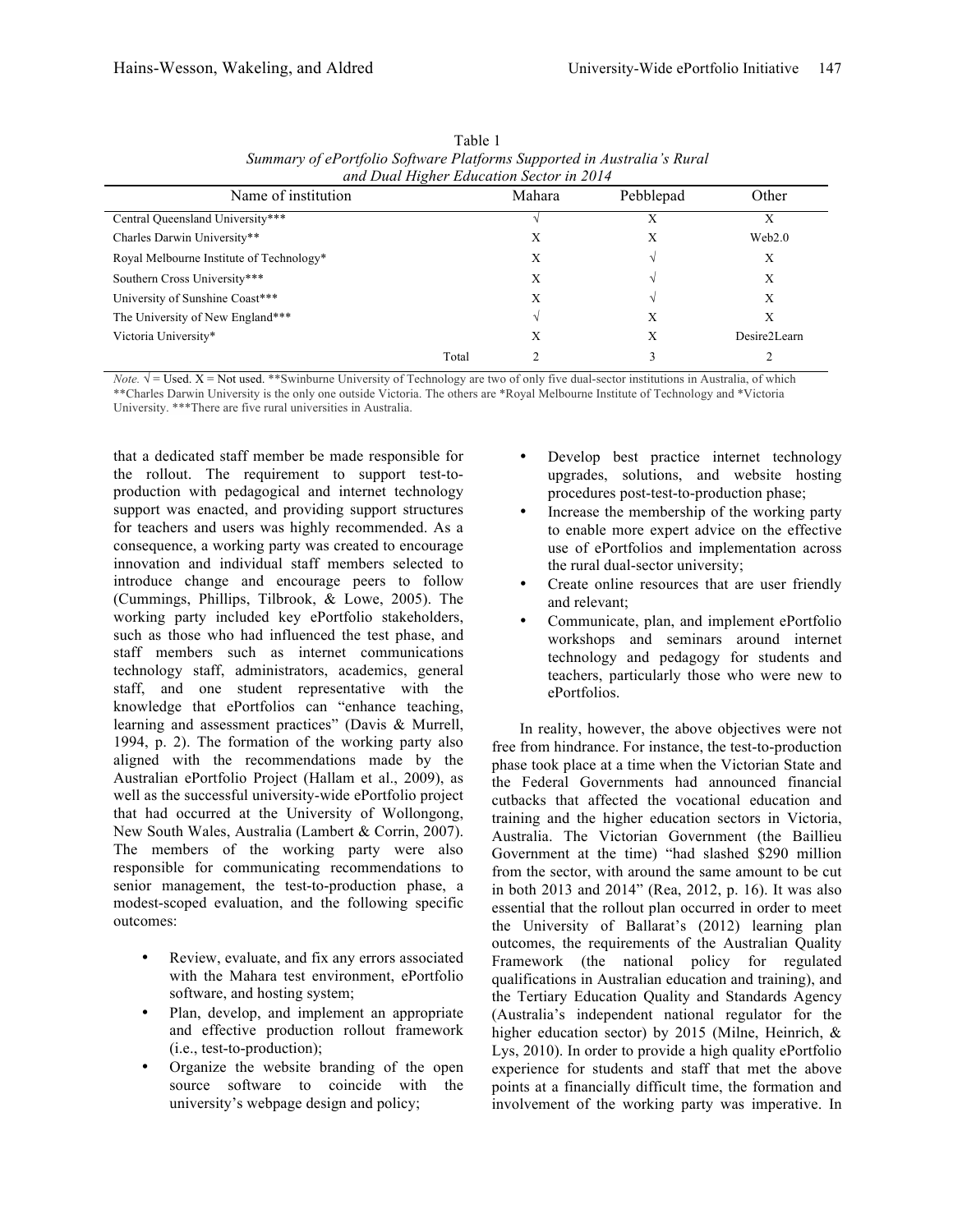addition, the ePortfolio platform required an appropriate upgrade, as the test environment had already alerted the university's technological support staff to various errors in the program that were occurring at the time, such as a failure to embed certain files and videos successfully, and sporadic text disruptions throughout users' ePortfolios. Website branding also needed to occur and the online resources and policies associated with privacy, assessment, and security needed to be updated. In other words, it was important to get the technology right before ePortfolios could be successfully rolled out on a university-wide level. One of the main challenges during this time was keeping in mind the established users within the test system. Without internet technology being stable and up-to-date, there were risks of ePortfolio testenvironment users becoming ePortfolio-fatigued and/or lacking ePortfolio creation motivation. Additionally, without effective internet technology support, it would be difficult to meet the university's curriculum-renewal strategy for undergraduate degrees (University of Ballarat, 2011). As one of the key recommendations stated,

The University will ensure that all students are provided with the opportunity to record the development of their graduate attributes and that attainment of these be assessed, where possible and applicable, as part of the curriculum using an assessable portfolio which is part of a final course. (University of Ballarat, 2011, p. 1)

With the decision to rollout Mahara as the official ePortfolio software for Federation University Australia, and to therefore go from test-to-production, it became necessary to offer workshops and seminars on ePortfolio making for new users on assessment practice and on showcasing and evidencing learning. This needed to occur within a constricted time frame, which was approximately eleven weeks. Ultimately, the working party needed to keep abreast of the University's assessment due dates across the teaching landscape, so as to minimize any disruption due to the upgrade from test-to-production, notwithstanding the fact that successful broader implementation of ePortfolios can be dependent on evaluation.

In the following sections, the modest-sized evaluation phase of the project is presented, which was based on the authors' viewpoints from the participants' experiences in workshops and seminars.

# **The Evaluation Process**

Participants who were new to ePortfolio-making were encouraged to take part in the evaluation phase of the project. Users within the test environment were also invited to participate. This was achieved through notification of the opportunity to participate in ePortfolio workshops and seminars via posters, wordof-mouth recommendations, networks, and program presentations. The ePortfolio initiative was modestly evaluated due to the majority of participants being selfselected and new to ePortfolios. The workshops centered on information about specific challenges for new users to the system and how to use ePortfolios for an assessment task such as reflective practice for teachers, course accreditation requirements, and the showcasing of artifacts. The majority of participants  $(n = 34)$  had no prior knowledge of ePortfolios (96%). They were keen to find out what an ePortfolio could offer in terms of professional development, such as research, networking, and/or the evidencing of achievements as part of the student learning experience. Student participants  $(n = 18)$ were invited by their teacher/s to take part in the ePortfolio workshops because reflective practice via ePortfolio was being introduced as a major assessment item. Similar to those for staff, student ePortfolio workshops were often presented in computer laboratories, with three additional seminars being presented in a classroom. On request, all workshops and seminars for staff and students were repeated when requested within the 11-week period.

### **Method**

The Australian ePortfolio Project's (AeP, 2010) learning and teaching survey was modified for the project's modest evaluation phase. Minor changes were made to the AeP survey, with the following research questions guiding these changes:

- What factors do you believe will help you to implement/develop an ePortfolio?
- What factors do you believe prove or are proving difficult for you to implement/develop an ePortfolio?
- If you have developed an ePortfolio, what impacts do you believe have occurred as a result of your ePortfolio use?

### **Participants**

The participants  $(n = 52)$  consisted of 89% from the higher education sector, with the remaining from the vocational education and training area. There was an even mix of male and female participants.

#### **Survey**

The construction of the survey was based on similar research conducted at Australian universities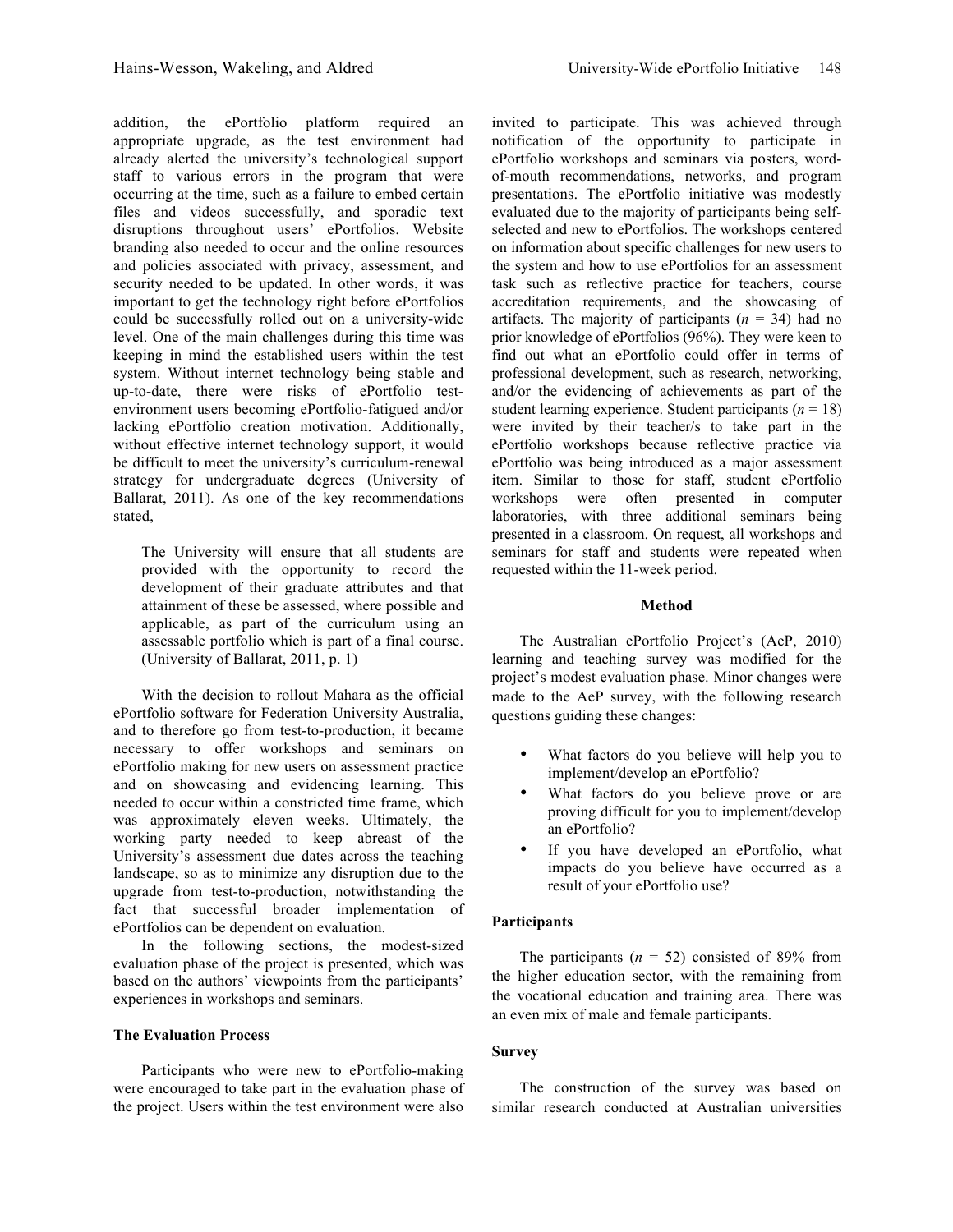(Hallam & Creagh, 2010; Hallam et al., 2009). The survey consisted of a mixture of eight open-ended and closed questions.

#### **Workshop Implementation**

It is important to note that each workshop was purposely delivered according to the needs of the participants. For example, some presentations were conducted in a seminar room, where the presenter showed information to the audience via a large computer screen, or in computer laboratories where participants could actively try out the new information being learned. At each presentation, the following main topics were focused on: (a) an introduction to the term ePortfolio; (b) the benefits of creating and sustaining an ePortfolio; (c) where to find online resources for the novice ePortfolio designer; and (d) showing examples of good practice ePortfolio-making from the active test environment already established in the system. Additionally, any internet technology concerns that participants had were also a priority in the workshops (e.g., how users share ePortfolios, how to insert links and videos). Each session concluded by inviting participants to provide anonymous feedback via the survey. The second aim of the evaluation was to gather information from new ePortfolio users, such as their opinions and experiences. This part of the evaluation strategy was important to the research team in order to ensure that the technology was functioning at a high standard.

### **Survey Results**

The participants came from a variety of disciplines and areas, such as psychology, sciences, internet technologies, business, food science, and the vocational education and training sector. There was not enough data to disclose gender or age range as a variable. Once the feedback from the surveys was collected, the data were extracted, de-identified, and placed into an Excel spreadsheet. The research team analyzed and used pivot tables to provide quantitative analysis, with the qualitative responses being manually coded by themes. The key themes that emerged from the data were: (a) understanding ePortfolio use; (b) issues around ePortfolio use; and (c) support around ePortfolio use. The following section provides the quantitative analysis by theme followed by the qualitative responses.

## **Quantitative Results**

**Understanding eportfolio use.** The ePortfolio workshops during the test-to-production phase were developed to encourage new and established test environment users to feel supported when discussing the challenges and benefits of implementing ePortfolios in learning and teaching experiences. The workshops also provided participants with an avenue to provide feedback to the research team in order to instigate positive change during the test-to-production phase and to communicate recommendations to senior management. The workshops were also a good opportunity to make sure that the technology was functioning at a high standard, as well as to address any learning and support gaps. The workshops also assisted the researchers in deciding which cohort would be most advantageous for a future technological adoptionevaluation outcome over a longer period of time.

One of the main outcomes of the workshops was that a number of participants  $(n = 20)$  suggested that they gained more than a rudimentary understanding of ePortfolios, with over 80% of informants noting that they felt ePortfolios were *very important* or *important*  to their teaching and learning journey.

**Issues around eportfolio use.** Some of the key concerns that participants had about implementing ePortfolios involved not understanding the software program, and they often stated that they were slow to learn, especially when internet technological support was not present or internet access was slow. Factors respondents felt might impede their ePortfolio making included: (a) self-motivation and a lack of clear direction; (b) a lack of internet access at home; and (c) the nature of the Mahara program (e.g., "sometimes I find it just confusing, with all the many tabs that Mahara has").

**Support for eportfolio use.** The quantitative results from the surveys further illustrated that after a second or third workshop, users were more aware of online assistance being offered rather than the hardcopy support resources or face-to-face tutor support. For example, 27% versus 54% were aware of online resources and tutor support, with over 50% of participants being aware of online guidance on how to use Mahara, a tutorial program to support the ePortfolio process, and the opportunity of face-to-face tutor support for learners. Therefore, while less than 30% were aware of online tutor/mentor support for feedback at the end of a workshop, this number had doubled by the time additional sessions were offered to the same cohort. For instance, at the completion of a third ePortfolio training session participants indicated that the factors they believed would help them with their ePortfolio assessment were: (a) ease of accessibility, (b) confidence with the software program; (c) getting faceto-face help from the ePortfolio support staff member; and (d) completing the training sessions and receiving on-going face-to-face feedback from the lecturer.

In terms of the workshops, 92% of participants found them to be highly effective, and many participants (including both teachers and students)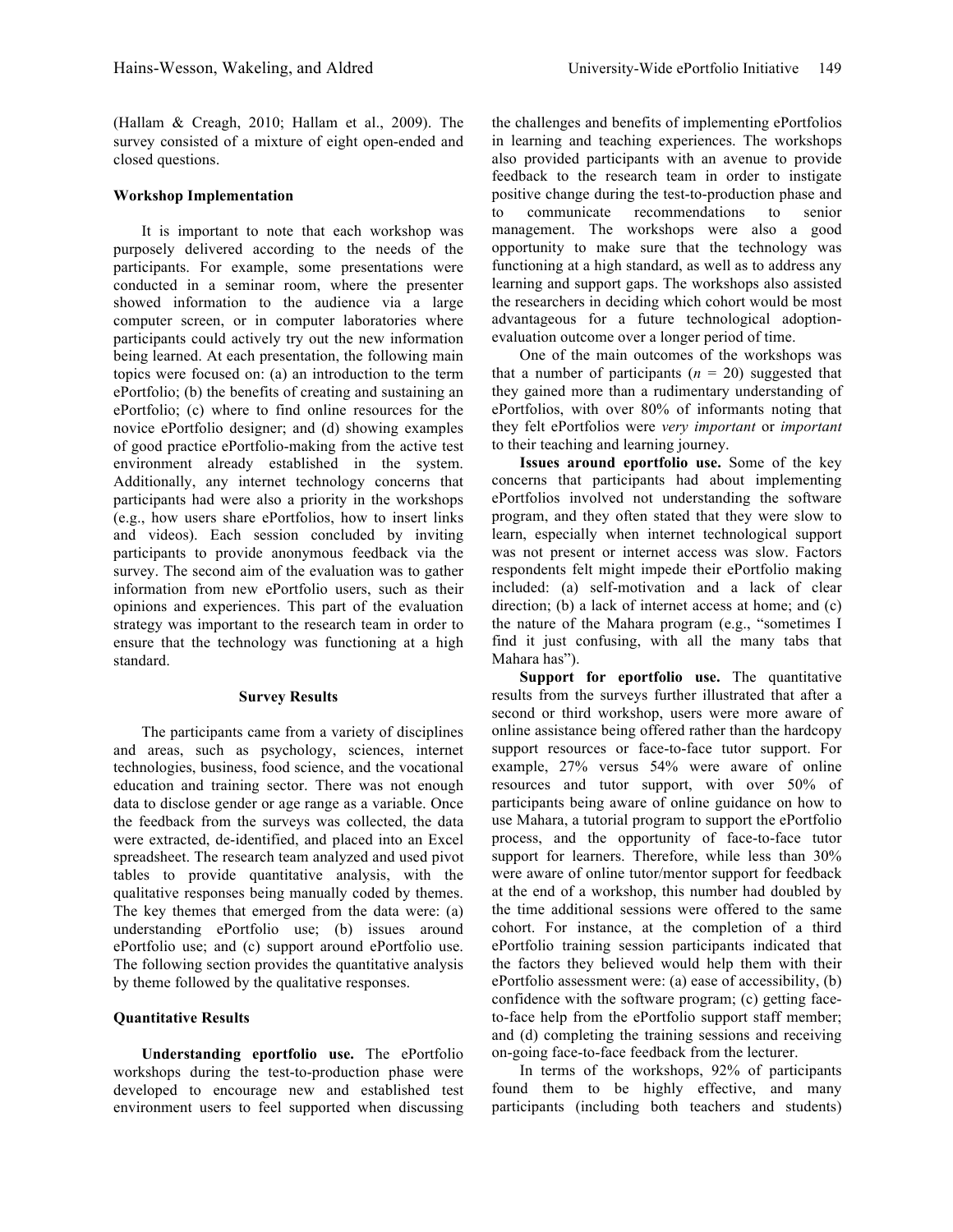noted that they found the workshops worthwhile (e.g., "Meeting new people, being able to read other people's work for my benefit only—what I compete with really—and how I can improve my writing—something I'm not strong at").

# **Qualitative Results**

**Understanding eportfolio use.** A number of participants were unaware of what an ePortfolio was or its capabilities, saying, for example, that "I had never heard of ePortfolios so it was a good introduction and I am very interested in starting one" and "I didn't know about ePortfolios until today—will have to explore further to know what it might mean for me in the future." The workshops proved useful for new users due to the benefit around introducing teachers and students to the software as well as its educational opportunities that already had an active community of practice within the system. For example, by the end of the workshop participants were writing insightful comments. The following list illustrates participants' comments on the opportunities an ePortfolio could offer: "It's like a blog or social network site where students interact with each other"; "[It's] a place to show your professional history"; "[It's] a tool to develop material related to study that may be useful in the future"; "[ePortfolio is] an on-line repository of personal and professional information that can be available to myself and others"; and "Viewing what others have already done with their ePortfolios [is beneficial] for [developing] ideas."

**Support around eportfolio use.** The overall feedback gained from the participants also showed that there was a real need for consistent support, such as online and face-to-face resources (blended) and showcasing (early) good practice (e.g., examples of effective ePortfolios in order to fully appreciate its value in learning and teaching). The participants' responses suggest that this needed to occur prior to, during, and after the test-to-production phase. According to JISC (2008), it is necessary to understand that the learner's initial difficulties with both technology and reflective learning increase the workload of tutors and internet technology support staff in the early stages of implementation. This was also a key concern that was expressed and observed by the research team in the workshops. However, once autonomous learning was established, the support required from tutors and internet technology staff diminished, making more time for proactive interventions with individuals around their ePortfoliomaking endeavors.

**Issues around eportfolio use.** One area of concern was related to an instructor's awareness of the advantages and disadvantages of ePortfolio assessment. On the one hand, digital portfolios offered more efficient working practice, enabling marking and verification to take place incrementally. Yet, the diversity of evidence contained in ePortfolios can make them harder and more time consuming to mark. There were also concerns raised by participants about ePortfolio ownership upon graduation. As a result, the feedback from participants assisted the working party to solve this particular issue by orchestrating and sustaining stronger links with the university's administration process, alumni membership, Careers Centre, and Student Experience Officers to grant graduates continued use of their ePortfolios after graduation. This particular issue and outcome is also in line with previous research (Hallam et al., 2009; JISC, 2008), and ideally, the ePortfolio system should always allow users to export their ePortfolio account and/or to continue using their ePortfolios as an Alumni member to encourage life-long learning.

Participants also explained that ePortfolio construction was only important to them because of a course's requirements of ePortfolio assessment. It was often teachers who were also students that made these types of comments (e.g., "[Unless] consistent and effective feedback is provided, [I would] prefer face-toface contact and an assessment task that could be handed in via a hard copy format"). Students regularly reflected on being "personally frustrated" with ePortfolio making, which was mainly due to inadequate feedback and insufficient internet technology support or training rather than the ePortfolio platform itself.

Some participants expressed that using a remote and/or poor internet connection influenced their decision to avoid completing an ePortfolio assignment. In the literature, this is also a common concern, particularly in the context of rural universities (e.g., Bell & White, 2013). The below quote from a participant further reflects this particular point:

The videos [that help explain how to make an ePortfolio] may have been more helpful if they would have downloaded faster at home. For some reason your videos literally take forever to download at our rural property and therefore are not accessible for me unless I travelled either to the university or my workplace (64 kilometres away).

## **Conclusion**

The study described a challenging ePortfolio implementation strategy at a rural, dual sector University in Victoria, Australia, which was based on the researchers' perspectives via a top-down management approach to technology adoption to drive change (Cummings et al., 2005). The findings detail an ePortfolio implementation process, alongside a modest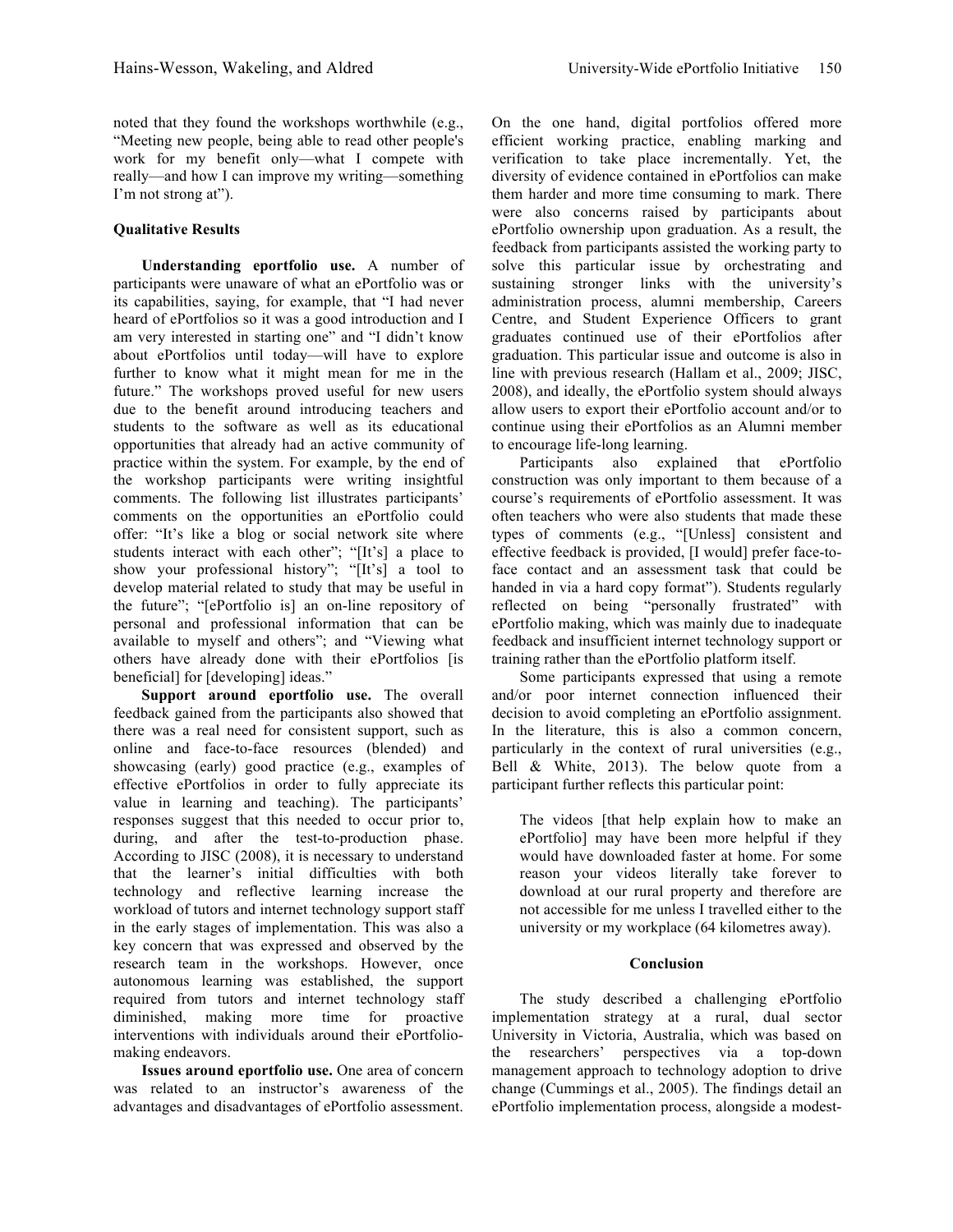scoped, mixed method evaluation, which was impacted due to time and financial constraints. Throughout the study, the authors combined a personal and practical viewpoint to elicit the complex nature and continual shifting ground of ePortfolio adoption at an institutional level where management culture, financial, technological, and pedagogical constraints are of importance. According to Rogers (2003), most faculty members adopt innovations at individually varying rates, and achieving faculty compliance takes time and development. For example, when users were asked what factors helped them to plan, develop, and sustain an ePortfolio in their teaching and learning, the majority of participants commented that receiving help from peers, perseverance, actively accessing online tutorials about ePortfolio use, participating in face-toface workshops, trial and error, a desire to create web pages, and previous knowledge of ePortfolios as well as technological skills were all highly beneficial.

Despite the modest number of participants  $(n = 52)$ who took part in the mixed-method evaluation phase, the results have been advantageous to the ongoing rollout and improvement of the ePortfolio program at Federation University Australia. For instance, the following recommendations were developed and were based on the participants' experiences at the workshops and seminars:

- Provide engaging and minimal downloads of hypertext links to video or PDF files for all online resources, as well as offer face-to-face professional development sessions around alternative ePortfolio submission practices for students with poor broadband access;
- Provide users with engaging and minimal downloads for all online resources to showcase alternative ways to evidence learning, such as using audio (podcast recordings) that can be uploaded when at a campus internet accessibility area or via a rural Wi-Fi community hub area;
- Encourage the use of CD-ROM formats for critical content that is easily accessible for students who do not have effective broadband access;
- Offer students ePortfolio alternative submission practices, such as DVD/CD or USB modes, especially for those who have mobility issues, in order to provide inclusive learning practices;
- Provide ongoing introductory sessions for new users, ePortfolio workshops via face-to-face sessions around sustaining an ePortfolio, and "tricks of the trade" for intermediate to advanced users;
- Provide online forums or a comment function for staff and students to submit opinions and express their learning and teaching needs around the university's standardized ePortfolio system for improvement;
- Allow for successful growth of simple social technologies such as blogs, wikis, rich site summary (RSS) feeds, and social networking tools, alongside the university's ePortfolio tool to support the use of a variety of digital learning experiences that can meet diverse learning and technology requirements;
- Provide examples of rubrics in order to assist teachers with the time-consuming nature and difficulties around the marking of ePortfolio work.

The results from this project indicate that more can be learned from studies such as these, especially around the subjects of the impact of ePortfolio-making over a longer period of time and of minimizing the digital divide for rural-based learning via a wider evaluation process. Other related areas of further research might include whether or not universities would be wise to offer multiple ePortfolio systems for students alongside traditional platforms, including hardcopy options if broadband is not sufficient. It would also be advantageous to conduct a global ePortfolio software analysis and collect data from sites such as Electronic Portfolio Action and Communication (EPAC) and report the findings alongside the internet search data collection process used here. Another area of interest is to discover what industry's expectations might be regarding students evidencing of learning and graduate outcomes for job readiness, especially considering the recent Hart Research Associates (2013) report, in which "four in five employers say an electronic portfolio would be useful to them in ensuring that job applicants have the knowledge and skills they need to succeed in their company" (p. 3). Finally, we concur with previous studies (e.g., Allan & Cleland, 2012) that ePortfolio workshops are more beneficial in high functioning computer laboratories than in lecture theaters and that offering ePortfolio aid wholly online via engaging and minimal downloading as well as providing continual face-to-face support options at the introductory, intermediate, and advanced levels is important for sustainable ePortfolio implementation.

## **References**

ACODE. (2011). *ACODE 2011 educational technology survey*. Retrieved from http://www.csu.edu.au/division/landt/resources/doc uments/2011ed-techsurvey.pdf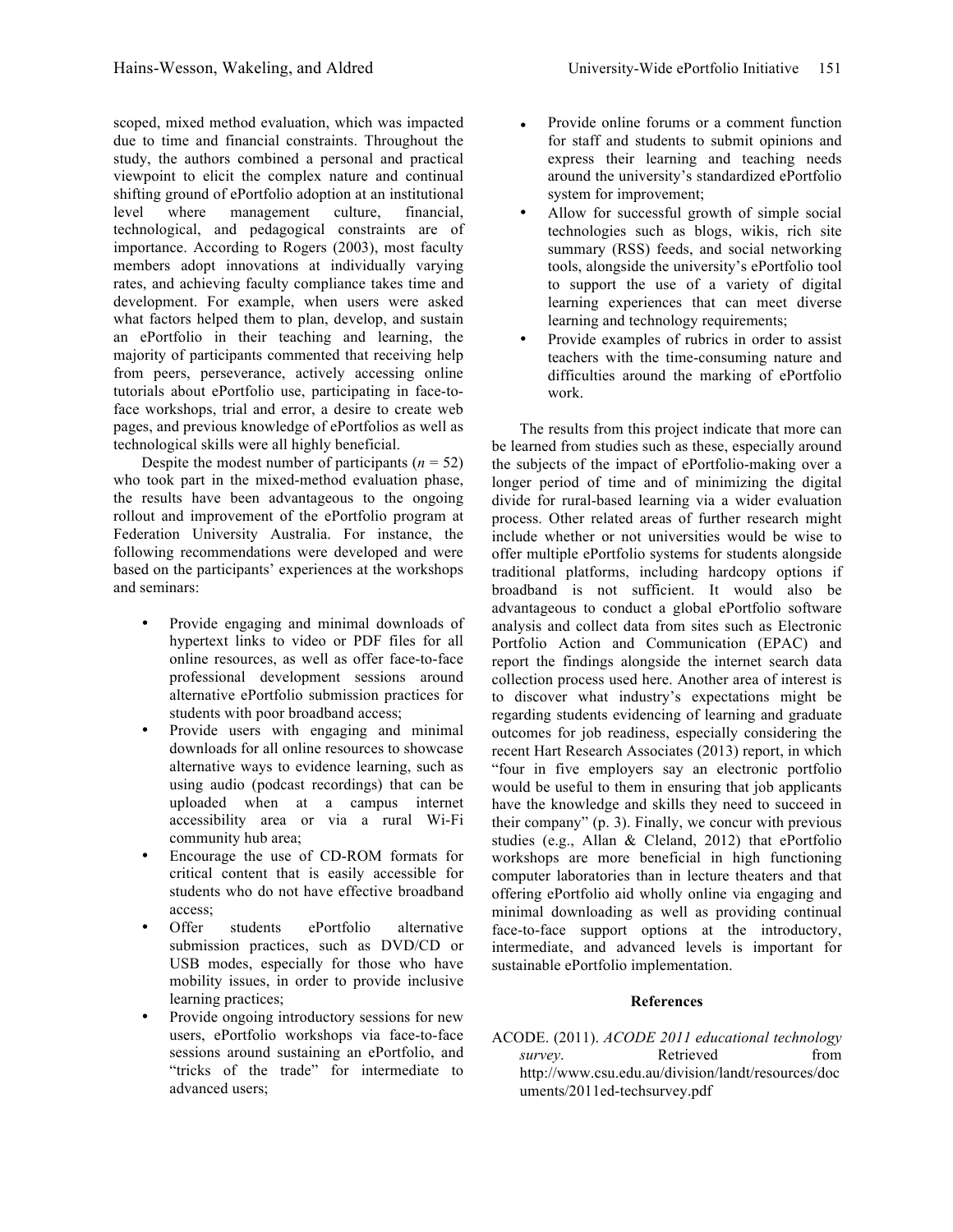- Allan, C. N., & Cleland, B. (2012). Embedding ePortfolios in teacher education: Lessons from a multi-year implementation. In M. Brown, M. Hartnett, & T. Steward (Eds.), *Future challenges, sustainable futures* (pp. 197-201). Wellington, New Zealand: Ascilite.
- Australian ePortfolio Project (AeP). (2010). *Australian eportfolio toolkit: Learning and teaching survey*. Retrieved from  $\sim$ http://www.ePortfoliopractice.qut.edu.au/informati on2/toolkit/index.jsp
- Barrett, H. (2007). *My "online portfolio adventure": Versions of my online portfolios developed using different systems or online publishing tools*. Retrieved from the state of the state of the state of the state of the state of the state of the state of the state of the state of the state of the state of the state of the state of the state of the state of the state of

http://electronicportfolios.org/myportfolio/versions.html

- Bashook, P. G., Gelula, M., Joshi, M., & Sandlow, L. J. (2008). Impact of student reflective e-portfolio on medical student advisors. *Teaching and Learning in Medicine, 20*(1), 26-30. doi:10.1080/10401330701798113
- Bell, C., & White, J. (2013). Skills recognition for the rural sector—Coming to a screen near you. *International Journal of ePortfolio, 3*(1), 63-73. Retrieved from  $\sim$

http://www.theijep.com/pdf/IJEP86.pdf

- Burnett, B. (2001). Online delivery versus online pedagogy. *Proceedings of the 2nd International Conference on Information Technology Based on Higher Education and Training, Kumamoto, Japan*. Retrieved from http://eprints.qut.edu.au/15756/1/15756.pdf
- Butler, P. (2006). *A review of the literature on portfolios and electronic portfolios*. Retrieved from http://www.ePortfoliopractice.qut.edu.au/docs/Butl er%20-

%20Review%20of%20lit%20on%20ePortfolio%2 0research%20-%20NZOct%202006.pdf

- Carroll, N. L., Markauskaite, L., & Calvo, R. A. (2007). E-portfolios for developing transferable skills in a freshman engineering course. *IEEE Transactions on Education, 50*(4), 360-366. doi:10.1109/TE.2007.907554
- Chau, J., & Cheng, G. (2010). Towards understanding the potential of eportfolios for independent learning: A qualitative study. *Australasian Journal of Educational Technology, 26*(7), 932-950.
- Coffey, C., & Ashford-Rowe, K. (2014). The changing landscape of ePortfolios: A case study in one Australian university. *Australasian Journal of Educational Technology, 30*(3), 284-294.
- Conole, G., White, S., & Oliver, M. (2007). The impact of elearning on organizational roles and structures. In G. Conole & M. Oliver (Eds.), *Contemporary perspectives in e-learning research* (pp. 69-81). Abingdon, Oxon: Routledge.

Cummings, R., Phillips, R., Tilbrook, R., & Lowe, K. (2005). Middle-out approaches to reform of university teaching and learning: Champions striding between the "top-down" and "bottom-up" approaches. *International Review of Research in Open and Distance Learning, 6*(1). Retrieved from

http://www.irrodl.org/index.php/irrodl/article/view/224/30 7

- Davis, T. M., & Murrell, O. H. (1994). *Turning teaching into learning: The role of student responsibility in the collegiate experience* (ASHE-ERIC Report HE027588). Washington, DC: School of Education and Human Development, George Washington University. Retrieved from ERIC database. (ED372702)
- Dinmore, S., Kherwald, B., & Bradford, G. (2011). Embedding an eportfolio at a programmatic level. In G. Williams, P. Statham, N. Brown, & B. Cleland (Eds.), *Changing demands, changing directions* (pp. 345-351). Hobart, Australia: Ascilite. Retrieved from http://www.ascilite.org.au/conferences/hobart11/do wnloads/papers/Dinmore-concise.pdf
- Electronic Portfolio Action and Communication Wiki Space. (2013). *Evolving list of eportfolio-related tools*. Retrieved from http://epac.pbworks.com/w/page/12559686/Evolvi ng%20List%C2%A0%C2%A0ePortfoliorelated%C2%A0Tools
- Evans, J., & Benefield, P. (2001). Systematic reviews of educational research: Does the medical method fit? *British Educational Research Journal, 27*(5), 527-541. doi:10.1080/01411920120095717
- Ferdig, R. (2005). Towards implementing technologies in education: Exploring the pedagogy and people of good innovation. *Turkish Online Journal of Education Technology, 4*(2), 1-9.
- Galatis, H., Leeson, J., Mason, J., Miller, A., & O'Neill, O. (2009). *The VET e-portfolio roadmap: A strategic roadmap for e-portfolios to support lifelong learning*. Brisbane, Australia: Australian Flexible Learning Framework.
- Goldsmith, D. (2007). Enhancing learning and assessment through e-portfolios: A collaborative effort in Connecticut. *New Directions of Student Services, 119*, 31-42.
- Hains-Wesson, R. (2012). Inspiring connections: The student experience of an online creative arts journal. *Issues in Educational Research, 22*(3), 263-282.
- Hallam, G., & Creagh, T. (2010). ePortfolio use by university students in Australia: A review of the Australian eportfolio project. *Higher Education Research & Development, 29*(2), 179-193. doi:10.1080/07294360903510582
- Hallam, G., Harper, H., Hauville, K., Creagh, T., & McAllister, L. (2009). *Australian eportfolio project—Stage 2: ePortfolio use by university*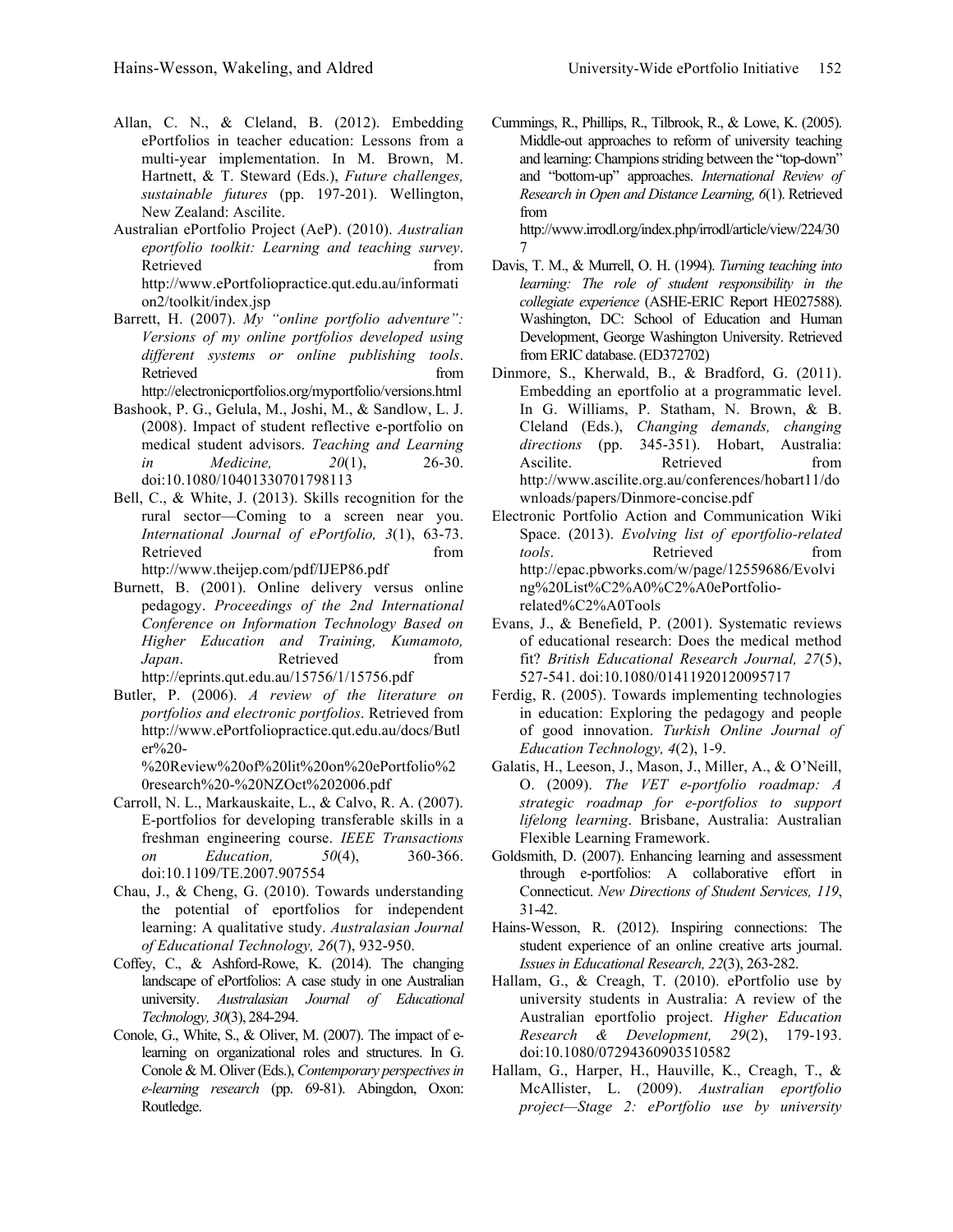*students in Australia: Developing a sustainable community of practice*. Strawberry Hills, New South Wales: Australian Learning and Teaching Council. Retrieved from http://www.ePortfoliopractice.qut.edu.au/docs/AeP Final Report2/AeP2 Report ebook.pdf

- Halstead, A., & Wheeler, L. A (2009). Enhancing reflective professional practice through the use of an eportfolio: A UK case study. *Proceedings of the Ascilite Same Places, Different Spaces Conference, Auckland, New Zealand*, 415-418. Retrieved from http://www.ascilite.org.au/conferences/auckland09/ procs/halstead.pdf
- Hart Research Associates. (2013). *It takes more than a major: Employer priorities for college learning and student success*. Washington, DC: American Association of Colleges & Universities.
- Henriksen, E. (2002). *A demographic explanation of U.S. and Japanese current account behavior*. Mimeo: University of Oslo.
- Himpsl, K., & Baumgartner, P. (2009). Evaluation of eportfolio software. *International Journal of Educational Technology, 4*(1), 16-22. doi:10.3991/ijet.v4i1.831
- Jarrott, S., & Gambrel, L. E. (2011). The bottomless file box: Electronic portfolios for learning and evaluation purposes. *International Journal of ePortfolio, 1*(1), 85-94. Retrieved from http://www.theijep.com/pdf/IJEP15.pdf
- Joint Information Systems Committee (JISC). (2008). *Challenges and realisations from the higher education academy/JISC benchmarking and pathfinder programme*. Retrieved from https://www.heacademy.ac.uk/sites/default/files/res ources/Bench\_and\_PathFinalReview20080926.pdf
- Joyes, G., Gray, L., & Hartnell-Young, E. (2010). Effective practice with e-portfolios: How can the UK experience inform implementation? *Australasian Journal of Educational Technology, 26*(1), 15-27.
- Lambert, S. R., & Corrin, L. E. (2007). Moving towards a university-wide implementation of an e-portfolio tool. *Australasian Journal of Educational Technology, 23*, 1-16.
- Maher, M., & Gerbic. P. (2009). E-portfolios as a pedagogical device in primary teacher education: The AUT universality experience. *Australian Journal of Teacher Education, 34*(5), 43-53. doi:10.14221/ajte.2009v34n5.4
- McAfee, A. P. (2006). Enterprise 2.0: The dawn of emergent collaboration. *MITSloan Management Review, 47*(3), 21-28.
- McNeill, M., & Cram, A. (2011). Evaluating eportfolios for university learning: Challenges and opportunities. In G. Williams, P. Statham, N. Brown, & B. Cleland (Eds.), *Changing demands,*

*changing direction* (pp. 862-873). Hobart, Australia: Ascilite. Retrieved from http://www.ascilite.org.au/conferences/hobart11/do wnloads/papers/Mcneill-full.pdf

- Milne, J., Heinrich, E., & Lys, I. (2010). Integrating eportfolios: Guiding questions and experiences. *Journal of Open, Flexible and Distance Learning, 14*(1), 47-61. Retrieved from http://journals.akoaotearoa.ac.nz/index.php/JOFDL /article/viewFile/30/27
- Owen, H. (2009). ePortfolios and unfamiliar spaces: Exploring the unknown, together. *Proceedings of the Ascilite Same Places, Different Spaces Conference, Auckland, New Zealand*, 729-735. Retrieved from the settlement of the settlement of the settlement of the settlement of the settlement of the set http://www.ascilite.org.au/conferences/auckland09/ procs/owen.pdf
- Parker, A. (2010). Designing, adapting and integrating ePortfolio technology as an assessment tool into the curriculum of an internship program. In C. H. Steel, M. Keppell, P. Gerbic, & S. Housego (Eds.), *Curriculum, technology & transformation for an unknown future* (pp. 238-748). Sydney, Australia: Ascilite. Retrieved from http://www.ascilite.org.au/conferences/sydney10/pr ocs/Parker-full.pdf
- Rea, J. (2012). Advocate. *Journal of the National Tertiary Education Union, 19*(3), 15-16.
- Ring, G., & Ramirez, B. (2012). Implementing eportfolios for the assessment of general education competencies. *International Journal of ePortfolio, 2*(1), 87-95. Retrieved from http://www.theijep.com/pdf/IJEP62.pdf
- Rogers, E.M. (2003). *Diffusion of innovations* (5th ed.). New York: Free Press.
- Salmon, G. (2011). *E-moderating: The key to learning and teaching online*. London, UK: Routledge.
- Sherry, A. C., & Bartlett, A. (2005). Worth of electronic portfolios to education majors: A "two by four" perspective. *Journal of Educational Technology Systems, 33*(4), 399-419.
- Slade, C., Murfin, K., & Readman, K. (2013). Evaluating processes and platforms for potential ePortfolio use: The role of the middle agent. *International Journal of ePortfolio 3*(2), 177-188. Retrieved from the settlement of the settlement of the settlement of the settlement of the settlement of the settlement of the settlement of the settlement of the settlement of the settlement of the settlement of the settl http://www.theijep.com/pdf/IJEP114.pdf
- Stefani, L., Mason, R., & Pegler, C. (2007). *The educational potential of eportfolios*. London, UK: Routledge.
- Strivens, J. (2007). *A survey of e-PDP and e-portfolio practice in the UK higher education, Higher Education Academy*. Retrieved from http://www.ied.edu.hk/obl/files/eportfolio%20pract ice%20in%20UK.pdf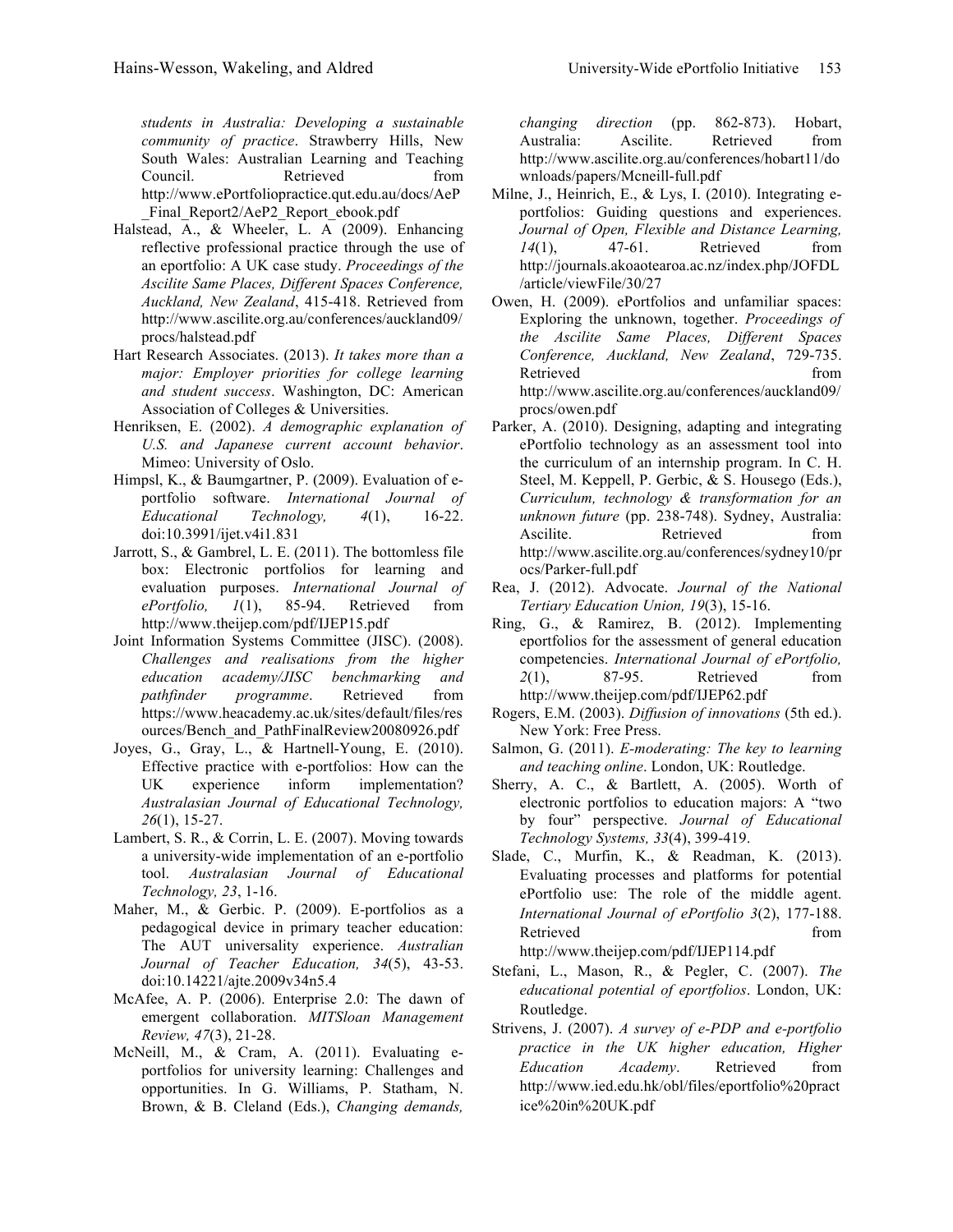- Taylor, J., Dunbar-Hall, P., & Rowley, J. (2012). The eportfolio continuum: Discovering variable for ePortfolio adoption within music education. *Australasian Journal of Educational Technology,* 28(8), 1362-1381. Retrieved from http://www.ascilite.org.au/ajet/ajet28/taylor.html
- Tosh, D., Penny Light, T., Fleming, K., & Haywood, J. (2005). Engagement with electronic portfolios: Challenges from the student perspective. *Canadian Journal of Learning and Technology, 31*(3). Retrieved from the state of the state of the state of the state of the state of the state of the state of the state of the state of the state of the state of the state of the state of the state of the state of the state of http://www.cjlt.ca/index.php/cjlt/article/view/97
- University of Ballarat. (2011). *Annual report 2011: Implementing change together*. Victoria, Australia: Author. Retrieved from https://federation.edu.au/aboutfeduni/governance/plans-publicationspolicies/docs/annualreports/UB\_AR\_2011\_030412\_LR.pdf
- University of Ballarat. (2012). *Learning and teaching plan 2012-2014*. Ballarat, Victoria: University of Ballarat.
- Uys, P. (2007). Enterprise-wide technological transformation in higher education: The LASO model. *International Journal of Educational Management, 21*(3), 238-253.
- Voigt, C. (2009). A question of purpose: Community embedded eportfolios. *Proceedings of the Ascilite Same Places, Different Spaces Conference, Auckland, New Zealand*, 1067-1076. Retrieved from

http://www.ascilite.org.au/conferences/auckland09/ procs/voigt.pdf

Wade, A., Abrami, P. C., & Sclater, J. (2005). An electronic portfolio to support learning. *Canadian Journal of Learning and Technology, 31*(3).

Retrieved from the state of the state of the state of the state of the state of the state of the state of the state of the state of the state of the state of the state of the state of the state of the state of the state of http://www.cjlt.ca/index.php/cjlt/article/view/94/88

Wilhelm, L., Puckett, K., Beisser, S., Wishart, W., Merideth, E., & Sivakumaran, T. (2006). Lessons learned from the implementation of electronic portfolios at three universities. *TechTrends, 50*(4), 62-71. doi:10.1007/s11528-006-0062-9

RACHAEL HAINS-WESSON is a Lecturer in Blended Learning for the Faculty of Science, Engineering and Built Environment at Deakin University. She provides support and analysis for blended learning approaches for the faculty. Her research interests include curricular evaluation, eLearning, reflective practice, and workintegrated learning.

LARA WAKELING is a Senior Lecturer of Food Science at Federation University Australia, primarily teaching in the area of food chemistry. Lara has a keen interest in student learning and assessment and reflective practice. She has published a number of papers about student attitude and achievement, particularly related to students' experiences of university chemistry.

PETER ALDRED is a senior lecturer at Federation University Australia, primarily teaching in the area of food biochemistry and brewing. Peter has a particular interest in methods and technologies aimed at improving student learning, especially for students learning remotely.

## Author's Notes

- 1. Ethics clearance was obtained: D12-003 (2013).
- 2. Ethics clearance was obtained: B12-135 (2013- 2015).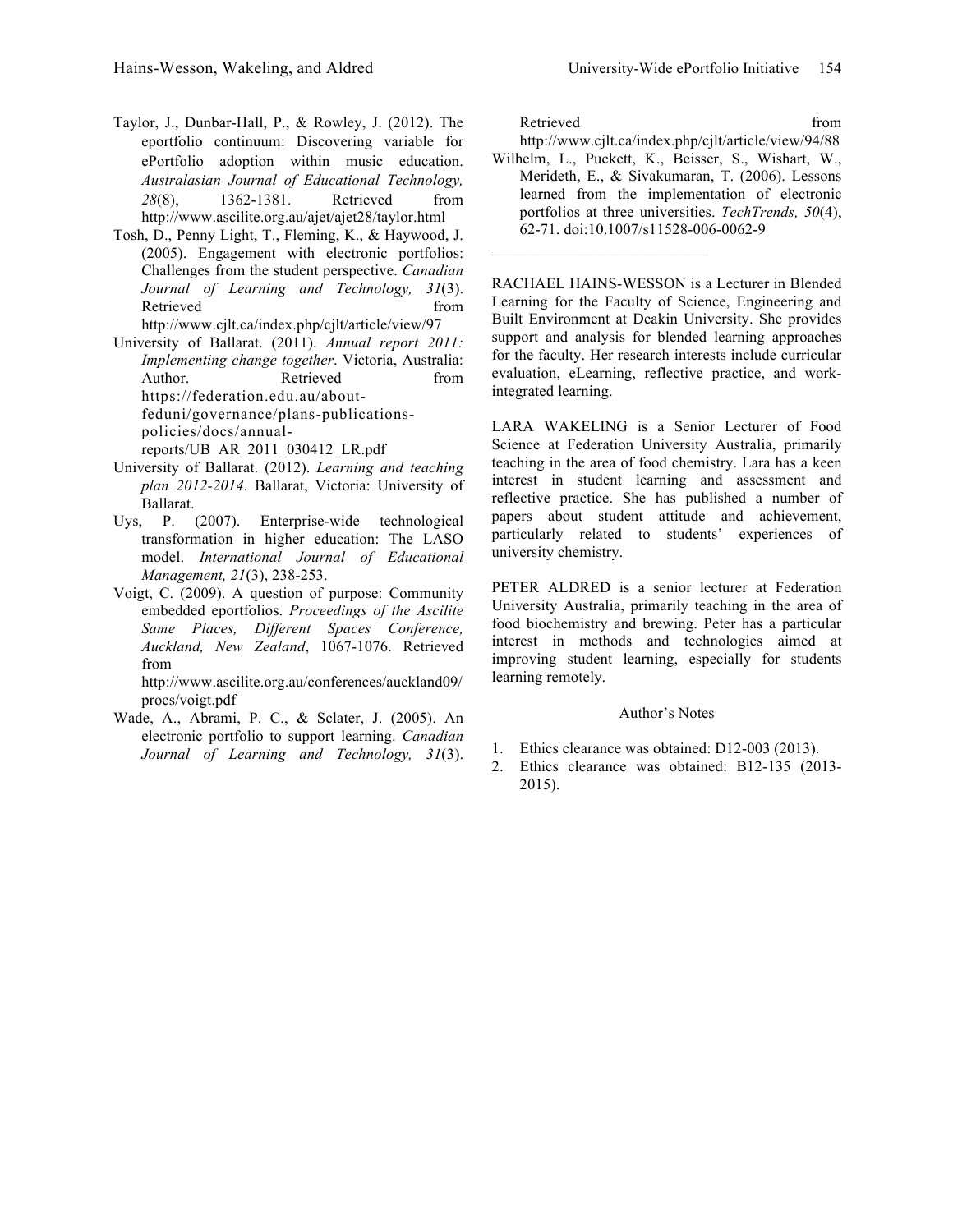| Appendix                                                                                                 |  |
|----------------------------------------------------------------------------------------------------------|--|
| A Summary of ePortfolio Software Platforms Being Supported in Australia's Higher Education Sector (2014) |  |

|                | Name of Institution                            | Mahara    | Pebblepad  | Other        | url address as of 2014                                                                                                                        |
|----------------|------------------------------------------------|-----------|------------|--------------|-----------------------------------------------------------------------------------------------------------------------------------------------|
| 1              | <b>Australian National</b><br>University       | $\sqrt{}$ | X          | X            | http://cecs.anu.edu.au/files/ePortfolioConferen<br>ceHandout.pdf                                                                              |
| $\overline{2}$ | Central Queensland<br>University***            | $\sqrt{}$ | X          | X            | http://www.cqu.edu.au/about-us/learning-and-<br>teaching/office-of-learning-and-<br>teaching/resources/learning-technologies/e-<br>portfolios |
| 3              | Charles Darwin<br>University**                 | X         | X          | Web2.0       | http://learnline.cdu.edu.au/units/hit381/eportfo<br>lio/startup/startup.html                                                                  |
| 4              | <b>Charles Sturt University</b>                | Χ         | $\sqrt{ }$ | X            | http://www.csu.edu.au/division/landt/resource<br>s/eportfolio                                                                                 |
| 5              | <b>Curtin University</b>                       | Χ         | X          | In-house     | https://iportfolio.curtin.edu.au/                                                                                                             |
| 6              | Deakin University                              | X         | X          | Desire2Learn | Learning Management System log in access<br>only                                                                                              |
| 7              | Edith Cowan University                         | X         | $\sqrt{}$  | X            | http://intranet.ecu.edu.au/learning/current-<br>projects/learning-portfolio-pebblepad                                                         |
| 8              | Flinders University                            | X         | X          | Web2.0       | http://www.flinders.edu.au/eportfolio/                                                                                                        |
| 9              | Griffith University                            | Χ         | X          | Blackboard   | unknown                                                                                                                                       |
| 10             | James Cook University                          | X         | $\sqrt{}$  | CareerHub    | http://www-<br>public.jcu.edu.au/careers/JCUPRD_034893                                                                                        |
| 11             | La Trobe University                            | X         | $\sqrt{}$  | X            | http://www.latrobe.edu.au/students/it/teaching/<br>pebblepad                                                                                  |
| 12             | Macquarie University                           | X         | X          | X            | unknown                                                                                                                                       |
| 13             | Monash University                              | $\sqrt{}$ | X          | X            | http://www.monash.edu.au/news/monashmem<br>o/assets/includes/content/20100623/stories-<br>more-uni-news1.html                                 |
| 14             | Murdoch University                             | X         | $\sqrt{}$  | X            | http://our.murdoch.edu.au/Educational-<br>Development/Educational-<br>technologies/PebblePad/                                                 |
| 15             | Queensland University<br>of Technology         | Χ         | X          | In-house     | http://www.studenteportfolio.qut.edu.au/                                                                                                      |
| 16             | Royal Melbourne<br>Institute of<br>Technology* | X         | $\sqrt{}$  | $\mathbf X$  | http://rmit.edu.au/browse;ID=075sqig1pgj0z                                                                                                    |
| 17             | Southern Cross<br>University***                | X         | $\sqrt{}$  | X            | http://scu.edu.au/teachinglearning/index.php/7<br>$\overline{9}$                                                                              |